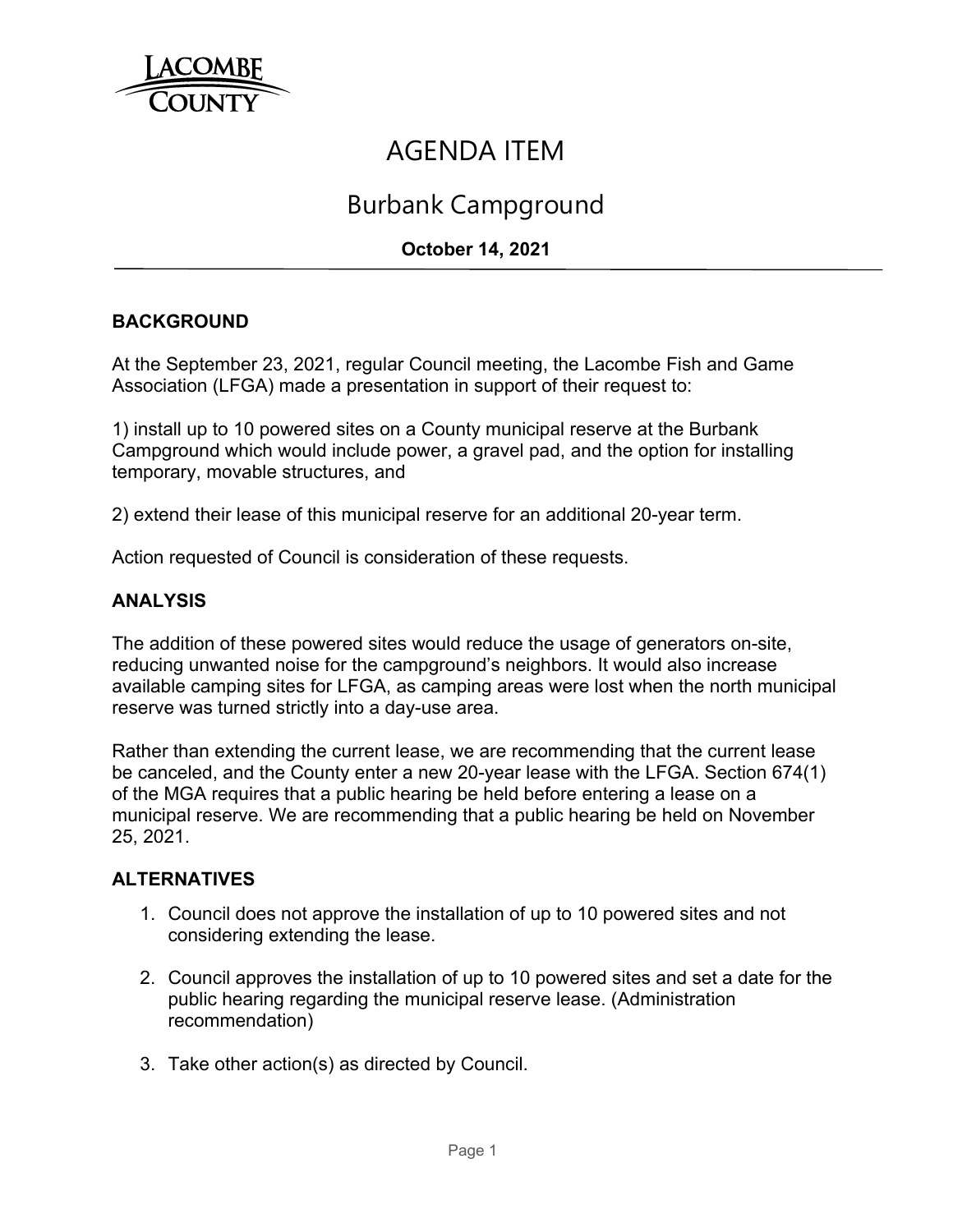

## **BUDGET IMPLICATIONS**

There are no budget implications associated with this Agenda Item.

## **LEGISLATIVE RESPONSIBILITIES**

Section 3 of the Municipal Government Act (MGA) states the purposes of a municipality are:

- a) to provide good government,
- b) to provide services, facilities or other things that, in the opinion of council, are necessary or desirable for all or part of the municipality, and
- c) to develop and maintain safe and viable communities

Section 674(1) of the MGA states that before any of the following occurs, a public hearing must be held in accordance with section 230 and advertised in accordance with section 606:

- a) the sale, lease or other disposal of
	- i. municipal reserve, community services or municipal and school reserve by a council

### **STRATEGIC PLAN**

The following elements of the County's Strategic Plan are relevant to this issue:

Strategy 2: Environment

a) Protect the Environment

## **PUBLIC PARTICIPATION**

Pursuant to *Policy AD(40): Public Participation Policy* the appropriate level of engagement for each public participation opportunity is selected on a project-to-project basis. For this item the following engagement will take place:

 *Inform*: To provide the public with balanced and objective information to assist them in understanding the problem, alternatives, opportunities and/or solutions.

Highlights of all County Council meetings are published on the County Website and in the County News.